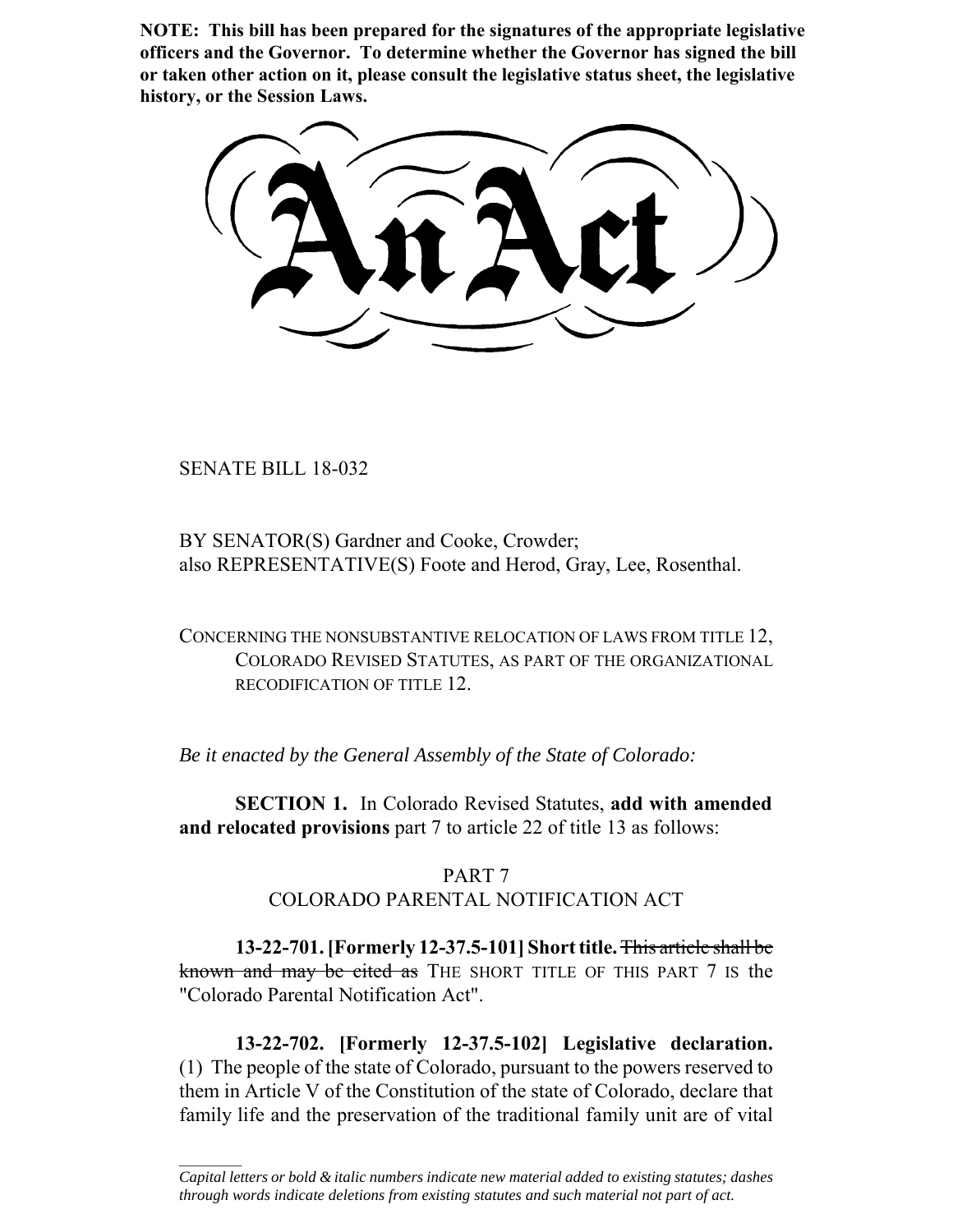importance to the continuation of an orderly society; that the rights of parents to rear and nurture their children during their formative years and to be involved in all decisions of importance affecting such minor children should be protected and encouraged, especially as such parental involvement relates to the pregnancy of an unemancipated minor, recognizing that the decision by any such minor to submit to an abortion may have adverse long-term consequences for her.

(2) The people of the state of Colorado, being mindful of the limitations imposed upon them at the present time by the federal judiciary in the preservation of the parent-child relationship, hereby enact into law the following provisions.

**13-22-703. [Formerly 12-37.5-103] Definitions.** As used in this article PART 7, unless the context otherwise requires:

(1) "Minor" means a person under eighteen years of age.

(2) "Parent" means the natural or adoptive mother and father of the minor who is pregnant, if they are both living; one parent of the minor if only one is living, or if the other parent cannot be served with notice, as hereinafter provided; or the court-appointed guardian of such minor if she has one or any foster parent to whom the care and custody of such minor shall have been assigned by any agency of the state or county making such placement.

(3) "Abortion" for purposes of this article PART 7 means the use of any means to terminate the pregnancy of a minor with knowledge that the termination by those means will, with reasonable likelihood, cause the death of the minor's unborn offspring.

(4) "Clergy member" means a priest; a rabbi; a duly ordained, commissioned, or licensed minister of a church; a member of a religious order; or a recognized leader of any religious body.

(5) "Medical emergency" means a condition that, on the basis of the physician's good-faith clinical judgment, so complicates the medical condition of a pregnant minor as to necessitate a medical procedure necessary to prevent the pregnant minor's death or for which a delay will create a serious risk of substantial and irreversible impairment of a major

## PAGE 2-SENATE BILL 18-032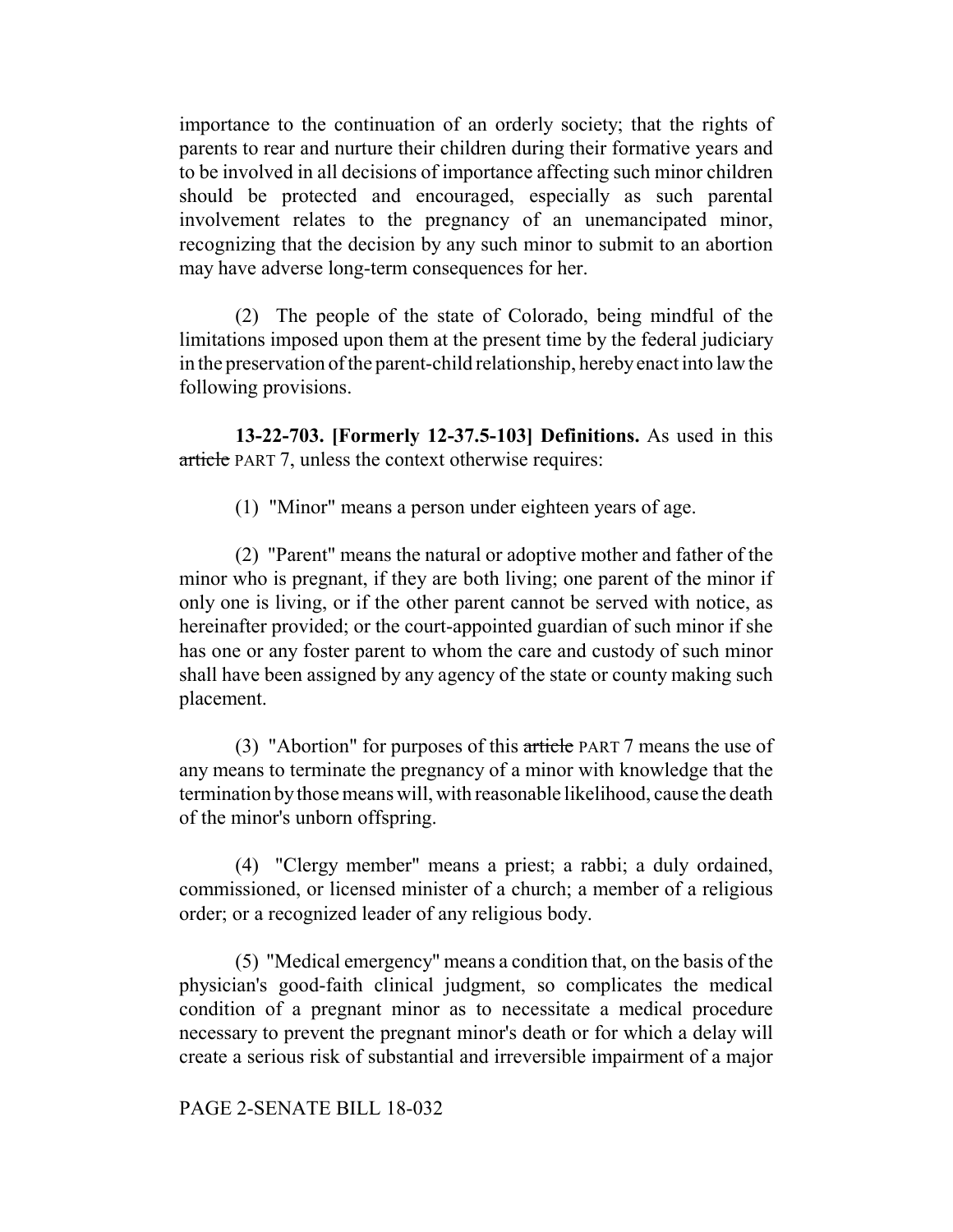bodily function.

(6) "Relative of the minor" means a minor's grandparent, adult aunt, or adult uncle, if the minor is not residing with a parent and resides with the grandparent, adult aunt, or adult uncle.

**13-22-704. [Formerly 12-37.5-104] Notification concerning abortion.** (1) No abortion shall be performed upon an unemancipated minor until at least 48 hours after written notice of the pending abortion has been delivered in the following manner:

(a) The notice shall be addressed to the parent at the dwelling house or usual place of abode of the parent. Such notice shall be delivered to the parent by:

(I) The attending physician or member of the physician's immediate staff who is over the age of eighteen; or

(II) The sheriff of the county where the service of notice is made, or by his deputy; or

(III) Any other person over the age of eighteen years who is not related to the minor; or

(IV) A clergy member who is over the age of eighteen.

(b) Notice delivered by any person other than the attending physician shall be furnished to and delivered by such person in a sealed envelope marked "Personal and Confidential" and its content shall not in any manner be revealed to the person making such delivery.

(c) Whenever the parent of the minor includes two persons to be notified as provided in this article PART 7 and such persons reside at the same dwelling house or place of abode, delivery to one such person shall constitute delivery to both, and the 48-hour period shall commence when delivery is made. Should such persons not reside together and delivery of notice can be made to each of them, notice shall be delivered to both parents, unless the minor shall request that only one parent be notified, which request shall be honored and shall be noted by the physician in the minor's medical record. Whenever the parties are separately served with

PAGE 3-SENATE BILL 18-032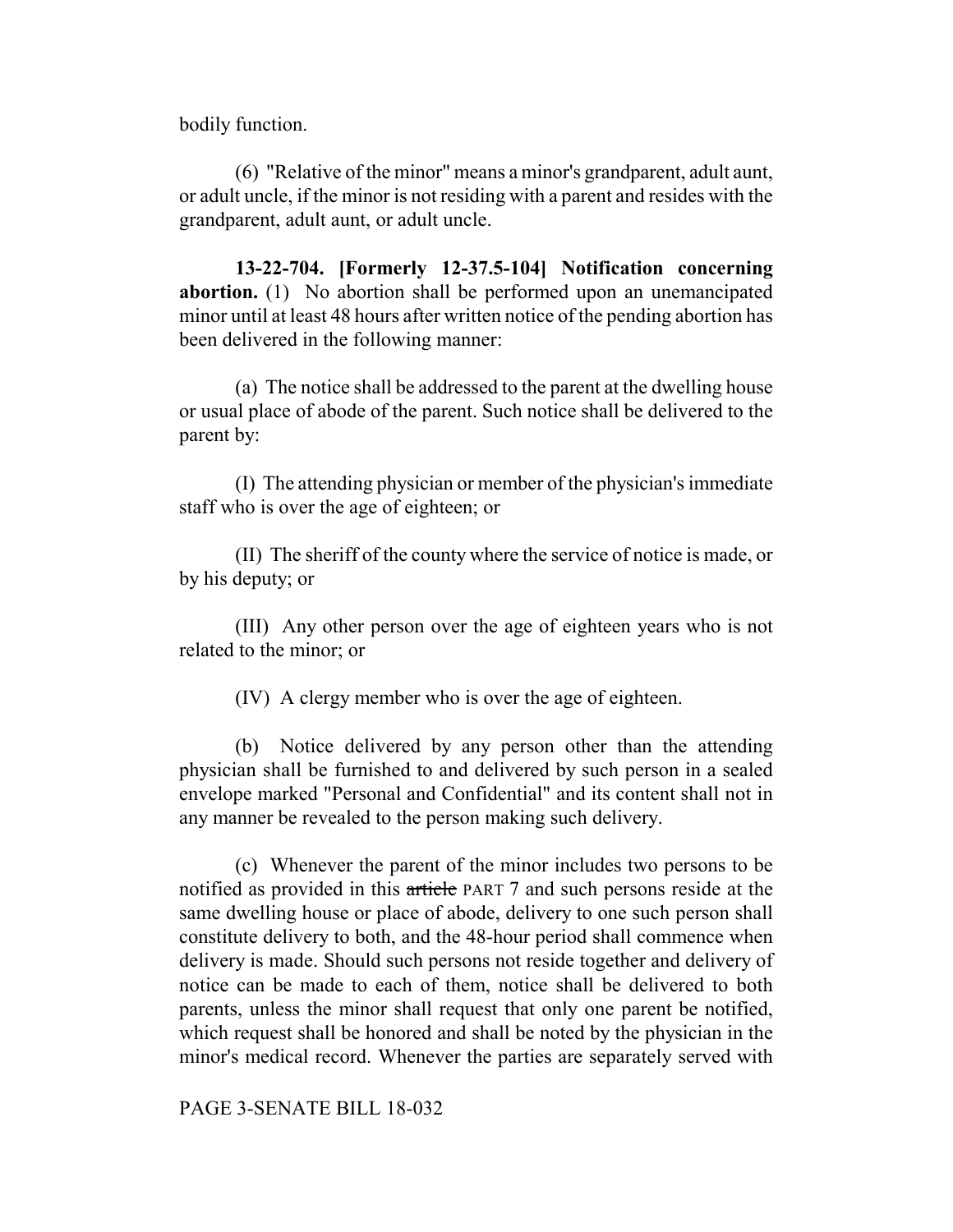notice, the 48-hour period shall commence upon delivery of the first notice.

(d) The person delivering such notice, if other than the physician, shall provide to the physician a written return of service at the earliest practical time, as follows:

(I) If served by the sheriff or his deputy, by his certificate with a statement as to date, place, and manner of service and the time such delivery was made.

(II) If by any other person, by his affidavit thereof with the same statement.

(III) Return of service shall be maintained by the physician.

(e) (I) In lieu of personal delivery of the notice, the same may be sent by postpaid certified mail, addressed to the parent at the usual place of abode of the parent, with return receipt requested and delivery restricted to the addressee. Delivery shall be conclusively presumed to occur and the 48-hour time period as provided in this article PART 7 shall commence to run at 12:00 o'clock noon on the next day on which regular mail delivery takes place.

(II) Whenever the parent of the minor includes two persons to be notified as provided in this article PART 7 and such persons reside at the same dwelling house or place of abode, notice addressed to one parent and mailed as provided in the foregoing subparagraph shall be deemed to be delivery of notice to both such persons. Should such persons not reside together and notice can be mailed to each of them, such notice shall be separately mailed to both parents unless the minor shall request that only one parent shall be notified, which request shall be honored and shall be noted by the physician in the minor's medical record.

(III) Proof of mailing and the delivery or attempted delivery shall be maintained by the physician.

(2) (a) Notwithstanding the provisions of subsection (1) of this section, if the minor is residing with a relative of the minor and not a parent, the written notice of the pending abortion shall be provided to either the relative of the minor or a parent.

#### PAGE 4-SENATE BILL 18-032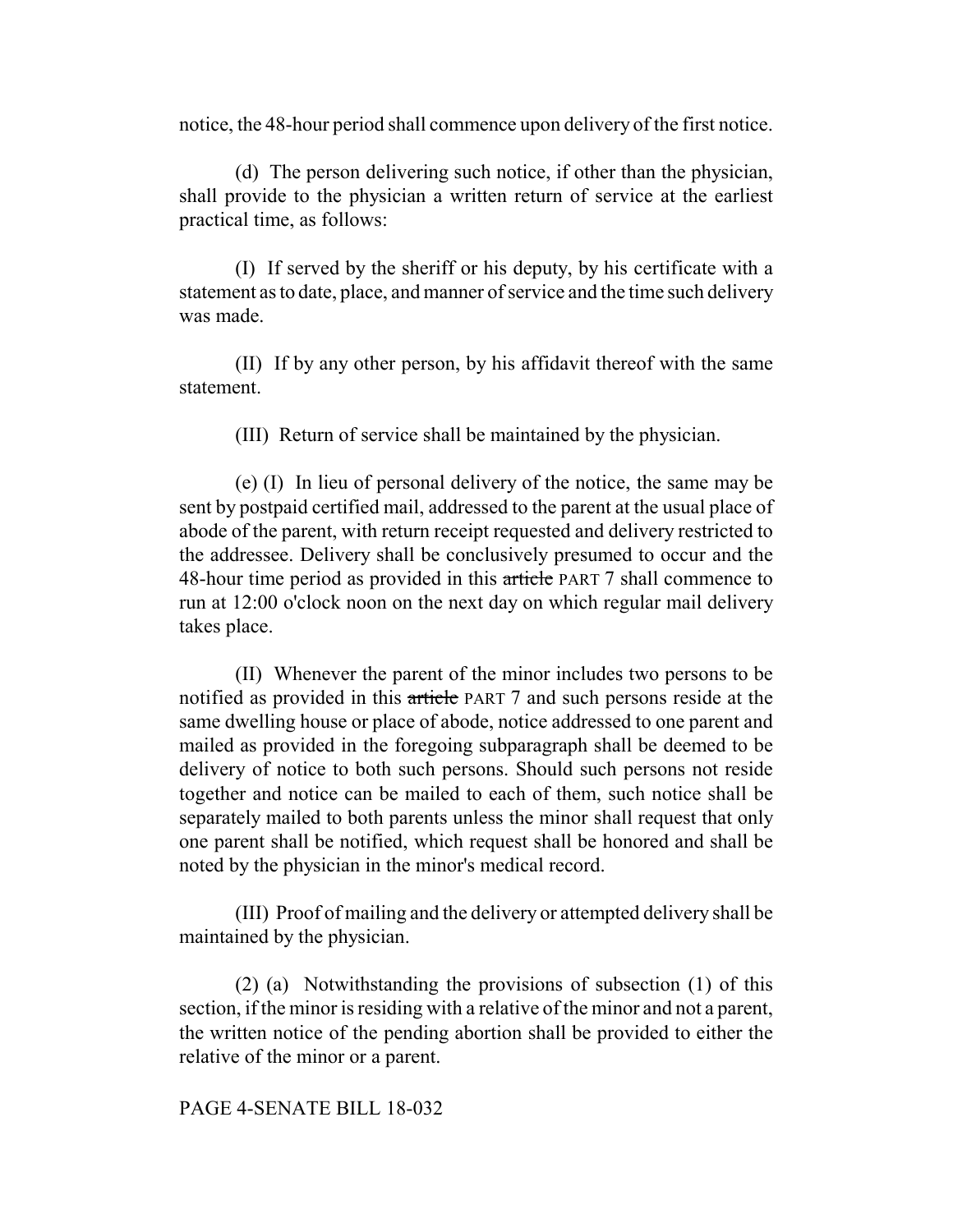(b) If a minor elects to provide notice to a person specified in paragraph (a) of this subsection  $(2)$  SUBSECTION  $(2)(a)$  OF THIS SECTION, the notice shall be provided in accordance with the provisions of subsection (1) of this section.

(3) At the time the physician, licensed health care professional, or staff of the physician or licensed health care professional informs the minor that notice must be provided to the minor's parents prior to performing an abortion, the physician, licensed health care professional, or the staff of the physician or licensed health care professional must inform the minor under what circumstances the minor has the right to have only one parent notified.

**13-22-705. [Formerly 12-37.5-105] No notice required - when.** (1) No notice shall be required pursuant to this article PART 7 if:

(a) The person or persons who may receive notice pursuant to section  $12-37.5-104$  (1) SECTION 13-22-704 (1) certify in writing that they have been notified; or

 $(a.5)$  (b) The person whom the minor elects to notify pursuant to section  $12-37.5-104(2)$  SECTION 13-22-704 (2) certifies in writing that he or she has been notified; or

 $(b)$  (c) The pregnant minor declares that she is a victim of child abuse or neglect by the acts or omissions of the person who would be entitled to notice, as such acts or omissions are defined in "The Child Protection Act of 1987", as set forth in title 19, article 3, of the Colorado Revised Statutes ARTICLE 3 OF TITLE 19, and any amendments thereto, and the attending physician has reported such child abuse or neglect as required by the said act. When reporting such child abuse or neglect, the physician shall not reveal that he or she learned of the abuse or neglect as the result of the minor seeking an abortion.

(c) (d) The attending physician certifies in the pregnant minor's medical record that a medical emergency exists and there is insufficient time to provide notice pursuant to section 12-37.5-104 SECTION 13-22-704; or

(d) (e) A valid court order is issued pursuant to section  $12-37.5-107$ SECTION 13-22-707.

#### PAGE 5-SENATE BILL 18-032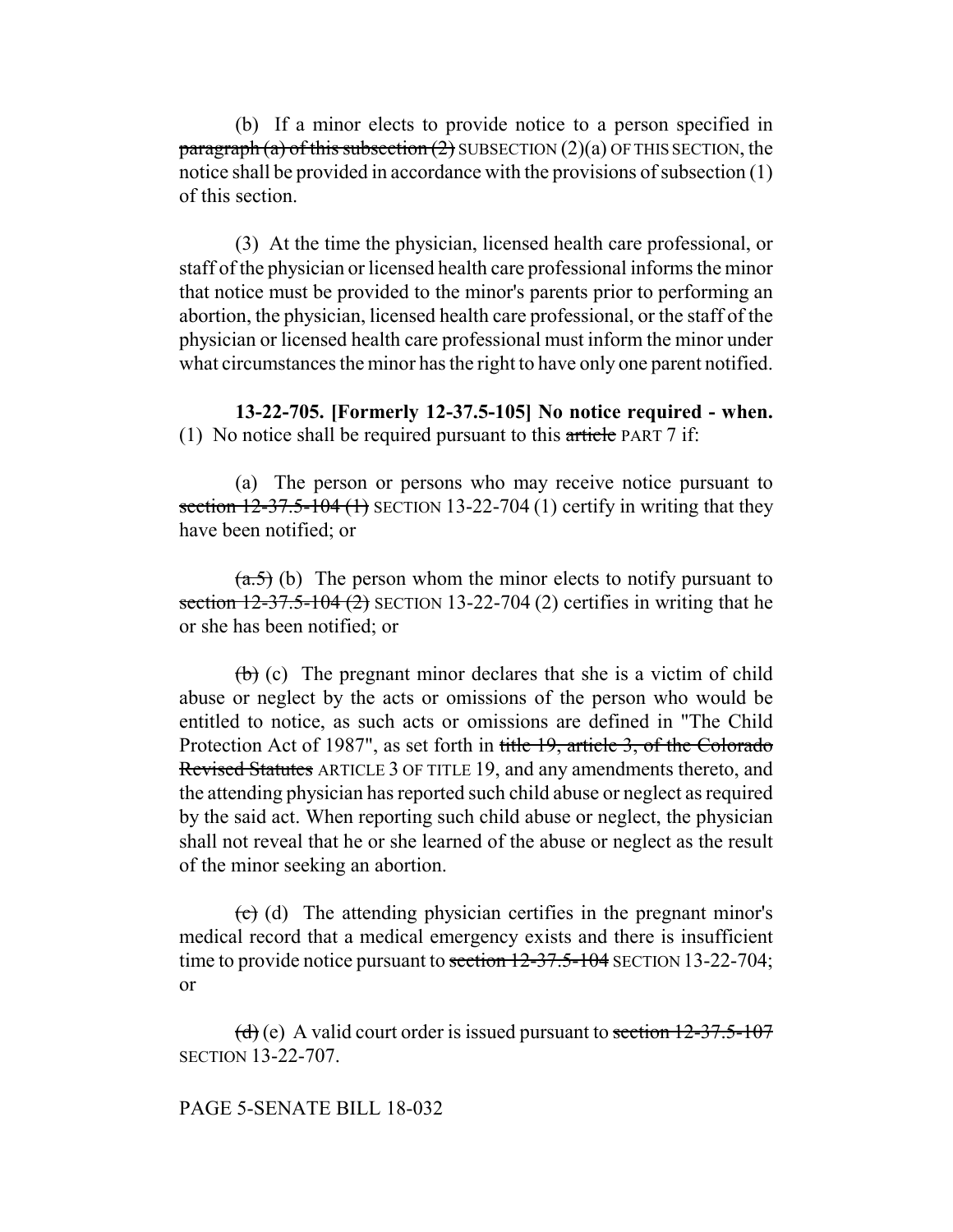**13-22-706. [Formerly 12-37.5-106] Penalties - damages defenses.** (1) Any person who performs or attempts to perform an abortion in willful violation of this article: PART 7

(a) (Deleted by amendment, L. 2003, p. 2364,  $\S$  7, effective June 3,  $2003.$ 

(b) shall be liable for damages proximately caused thereby.

(2) It shall be an affirmative defense to any civil proceedings if the person establishes that:

(a) The person relied upon facts or information sufficient to convince a reasonable, careful and prudent person that the representations of the pregnant minor regarding information necessary to comply with this article PART 7 were bona fide and true; or

(b) The abortion was performed to prevent the imminent death of the minor child and there was insufficient time to provide the required notice.

(3) Any person who counsels, advises, encourages or conspires to induce or persuade any pregnant minor to furnish any physician with false information, whether oral or written, concerning the minor's age, marital status, or any other fact or circumstance to induce or attempt to induce the physician to perform an abortion upon such minor without providing written notice as required by this article PART 7 commits a class 5 felony and shall be punished as provided in section 18-1.3-401. C.R.S.

**13-22-707. [Formerly 12-37.5-107] Judicial bypass.** (1) (Deleted by amendment, L. 2003, p. 2364, § 8, effective June 3, 2003.)

 $(2)(1)$  (a) If any pregnant minor elects not to allow the notification required pursuant to section 12-37.5-104 SECTION 13-22-704, any judge of a court of competent jurisdiction shall, upon petition filed by or on behalf of such minor, enter an order dispensing with the notice requirements of this article PART 7 if the judge determines that the giving of such notice will not be in the best interest of the minor, or if the court finds, by clear and convincing evidence, that the minor is sufficiently mature to decide whether to have an abortion. Any such order shall include specific factual findings

#### PAGE 6-SENATE BILL 18-032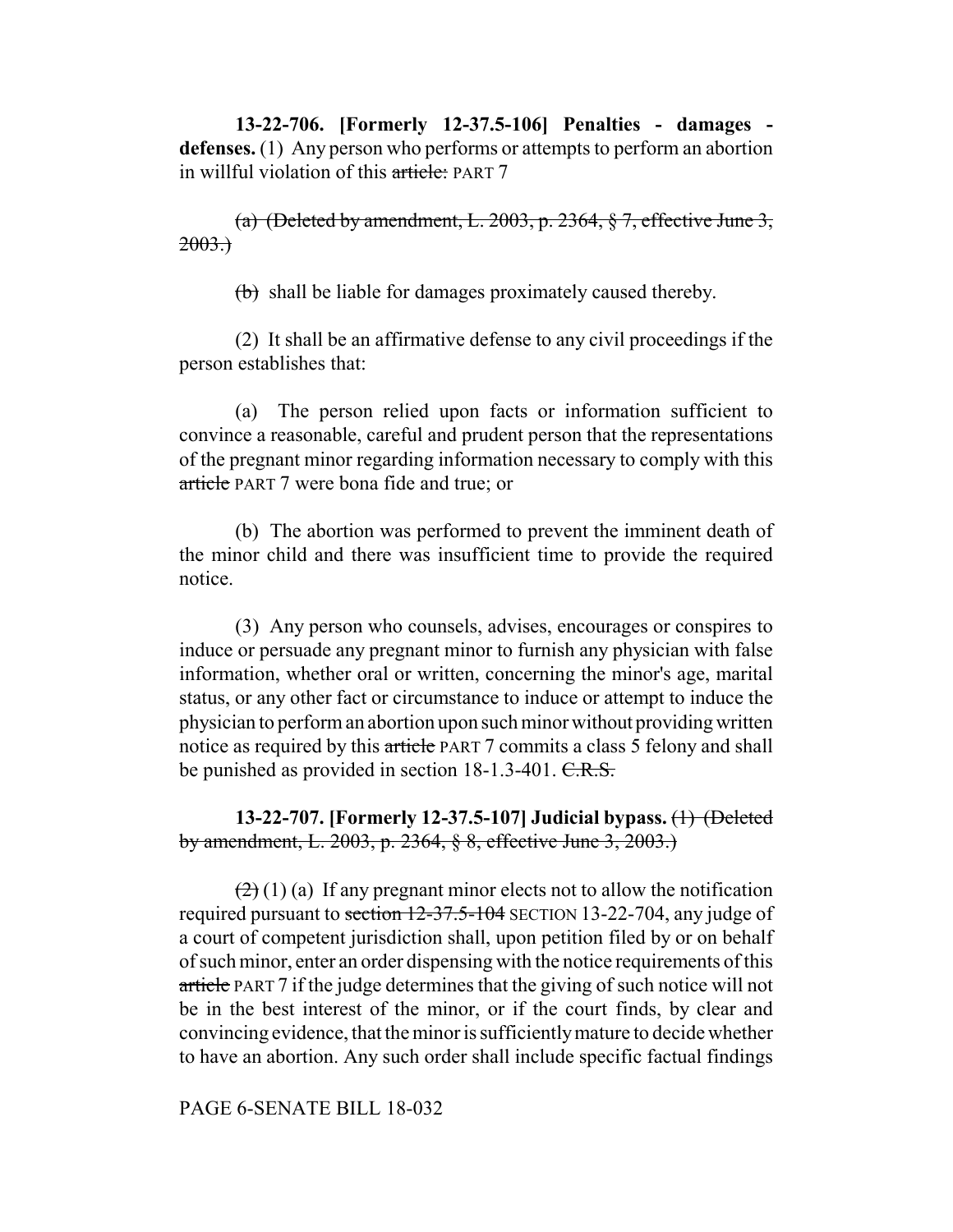and legal conclusions in support thereof and a certified copy of such order shall be provided to the attending physician of said minor and the provisions of section 12-37.5-104 (1) SECTION 13-22-704 (1) and section 12-37.5-106 SECTION 13-22-706 shall not apply to the physician with respect to such minor.

(b) The court, in its discretion, may appoint a guardian ad litem for the minor and also an attorney if said minor is not represented by counsel.

(c) Court proceedings under this subsection  $(2)$  SUBSECTION (1) shall be confidential and shall be given precedence over other pending matters so that the court may reach a decision promptly without delay in order to serve the best interests of the minor. Court proceedings under this subsection  $(2)$  SUBSECTION  $(1)$  shall be heard and decided as soon as practicable but in no event later than four days after the petition is filed.

(d) Notwithstanding any other provision of law, an expedited confidential appeal to the court of appeals shall be available to a minor for whom the court denies an order dispensing with the notice requirements of this article PART 7. Any such appeal shall be heard and decided no later than five days after the appeal is filed. An order dispensing with the notice requirements of this article PART 7 shall not be subject to appeal.

(e) Notwithstanding any provision of law to the contrary, the minor is not required to pay a filing fee related to an action or appeal filed pursuant to this subsection  $(2)$  SUBSECTION  $(1)$ .

(f) If either the district court or the court of appeals fails to act within the time periods required by this subsection  $(2)$  SUBSECTION  $(1)$ , the court in which the proceeding is pending shall immediately issue an order dispensing with the notice requirements of this article PART 7.

(g) The Colorado supreme court shall issue rules governing the judicial bypass procedure, including rules that ensure that the confidentiality of minors filing bypass petitions will be protected. The Colorado supreme court shall also promulgate a form petition that may be used to initiate a bypass proceeding. The Colorado supreme court shall promulgate the rules and form governing the judicial bypass procedure by August 1, 2003. Physicians shall not be required to comply with this article PART 7 until forty-five days after the Colorado supreme court publishes final rules and

## PAGE 7-SENATE BILL 18-032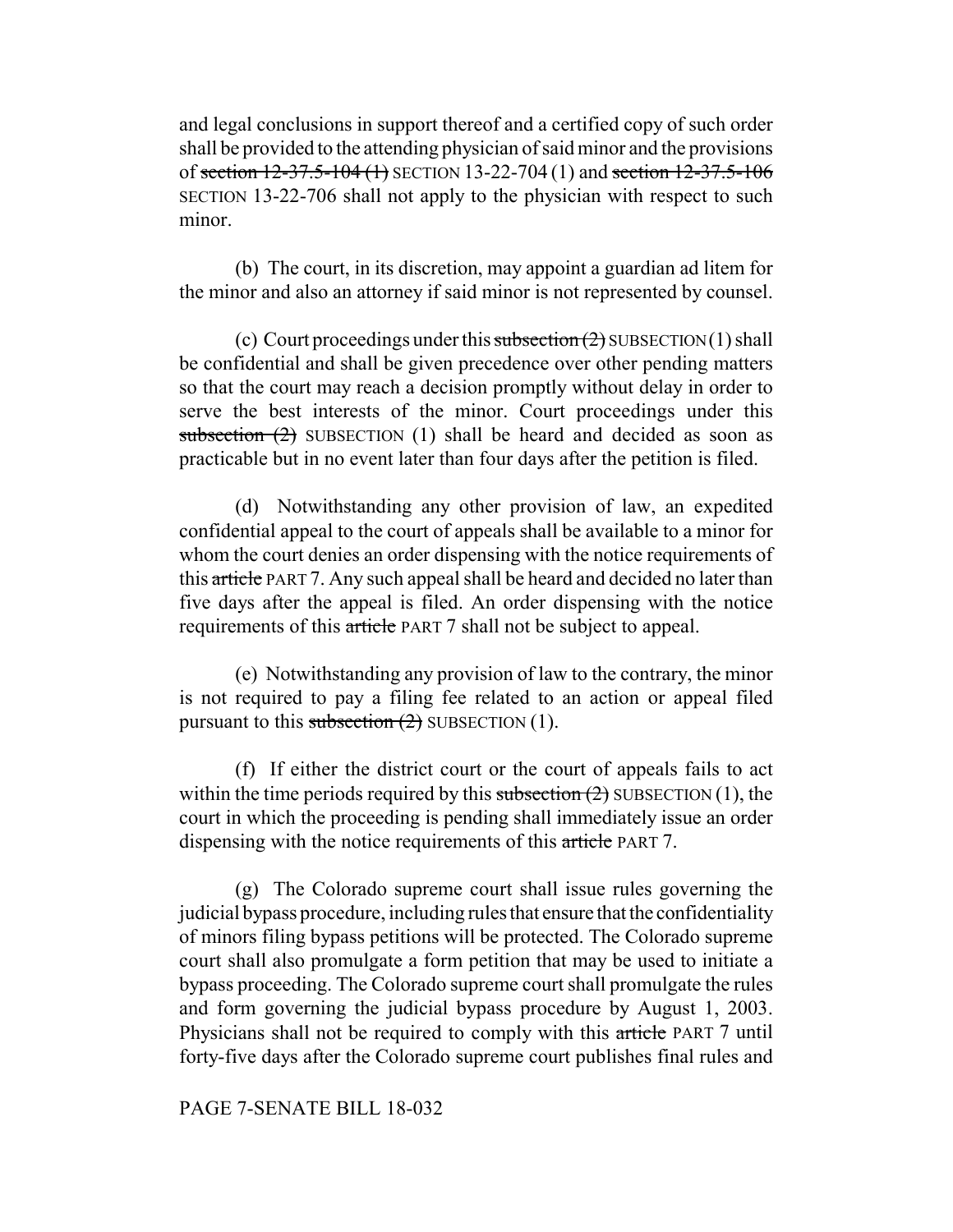a final form.

**13-22-708. [Formerly 12-37.5-108] Limitations.** (1) This article PART 7 shall in no way be construed so as to:

(a) Require any minor to submit to an abortion; or

(b) Prevent any minor from withdrawing her consent previously given to have an abortion; or

(c) Permit anything less than fully informed consent before submitting to an abortion.

(2) This article PART 7 shall in no way be construed as either ratifying, granting or otherwise establishing an abortion right for minors independently of any other regulation, statute or court decision which may now or hereafter limit or abridge access to abortion by minors.

**SECTION 2.** In Colorado Revised Statutes, 25-1-1202, **amend**  $(1)(p)$  as follows:

**25-1-1202. Index of statutory sections regarding medical record confidentiality and health information.** (1) Statutory provisions concerning policies, procedures, and references to the release, sharing, and use of medical records and health information include the following:

(p) Section 12-37.5-104, C.R.S. SECTION 13-22-704, concerning reporting requirements by physicians related to abortions for minors;

**SECTION 3. Repeal of provisions being relocated in this act.** In Colorado Revised Statutes, **repeal** article 37.5 of title 12.

**SECTION 4.** In Colorado Revised Statutes, **add with amended and relocated provisions** part 4 of article 12 to title 18 as follows:

# PART 4 FIREARMS - DEALERS

**18-12-401. [Formerly 12-26-101] Definitions.** As used in this article PART 4, unless the context otherwise requires:

## PAGE 8-SENATE BILL 18-032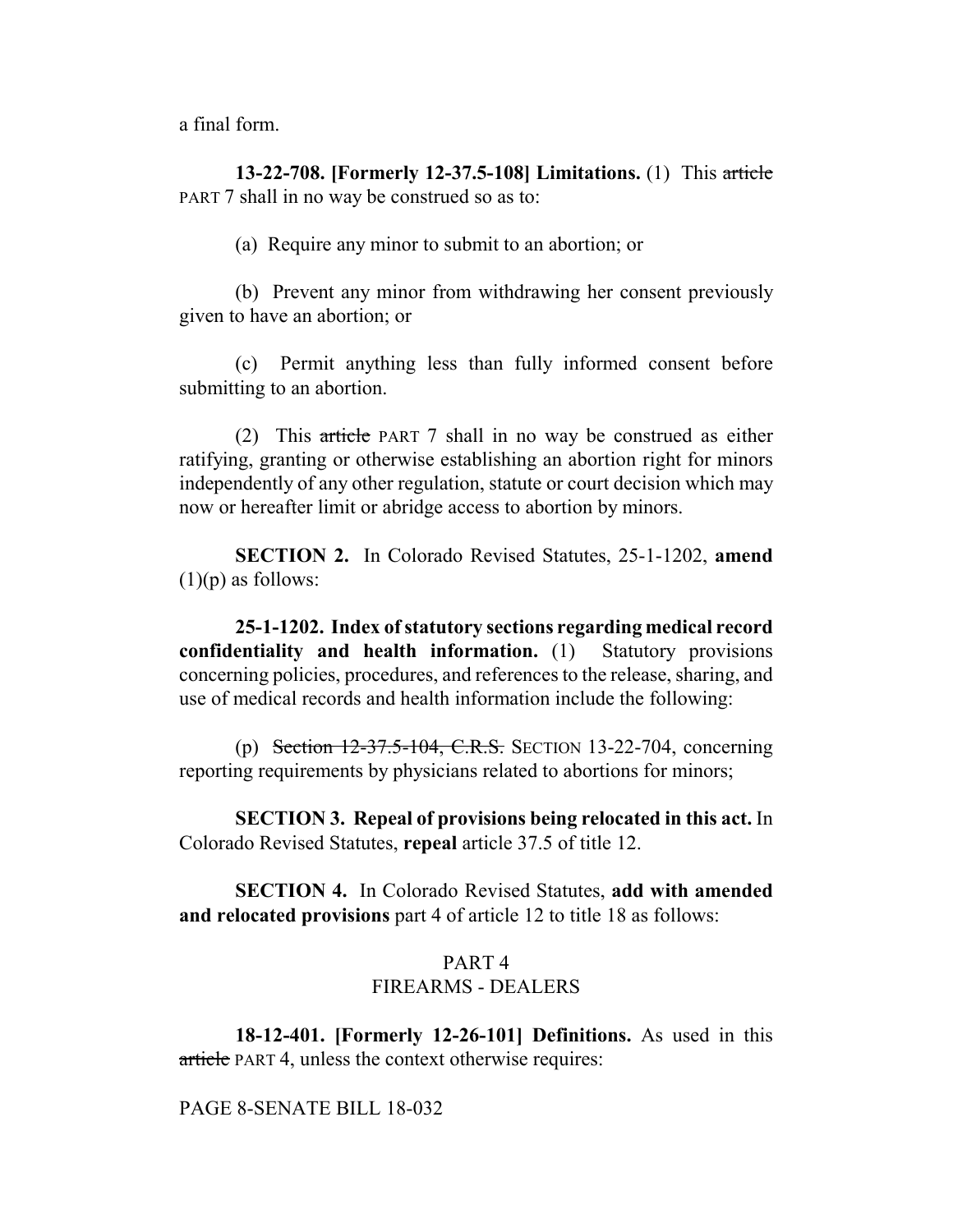(1) (a) "Firearms" means a pistol, revolver, or other weapon of any description, loaded or unloaded, from which any shot, bullet, or other missile can be discharged, the length of the barrel of which, not including any revolving, detachable, or magazine breech, does not exceed twelve inches.

(b) "Firearms" does not include firearms, as defined in  $\frac{\partial^2 f}{\partial x^2}$ of this subsection  $(1)$  SUBSECTION  $(1)(a)$  OF THIS SECTION, for which ammunition is not sold or which there is reasonable ground for believing are not capable of being effectually used.

**18-12-402. [Formerly 12-26-102] Retail dealers - record inspection.** Every individual, firm, or corporation engaged, within this state, in the retail sale, rental, or exchange of firearms, pistols, or revolvers shall keep a record of each pistol or revolver sold, rented, or exchanged at retail. The record shall MUST be made at the time of the transaction in a book kept for that purpose and shall MUST include the name of the person to whom the pistol or revolver is sold or rented or with whom exchanged; his OR HER age, occupation, residence, and, if residing in a city, the street and number therein where he OR SHE resides; the make, caliber, and finish of said pistol or revolver, together with its number and serial letter, if any; the date of the sale, rental, or exchange of said pistol or revolver; and the name of the employee or other person making such sale, rental, or exchange. The record book shall be open at all times to the inspection of any duly authorized police officer.

**18-12-403. [Formerly 12-26-103] Record - failure to make penalty.** Every individual, firm, or corporation who fails to keep the record provided for in section 12-26-102 SECTION 18-12-402 or who refuses to exhibit such record when requested by a police officer and any purchaser, lessee, or exchanger of a pistol or revolver who, in connection with the making of such record, gives false information is guilty of a misdemeanor and, upon conviction thereof, shall be punished by a fine of not less than twenty-five dollars nor more than one hundred dollars, or by imprisonment in the county jail for not more than one year, or by both such fine and imprisonment.

**18-12-404. [Formerly 12-26-104] Jurisdiction - county courts.** County courts, within their respective counties, have jurisdiction to hear and determine all cases arising under the provisions of this article PART 4, and

### PAGE 9-SENATE BILL 18-032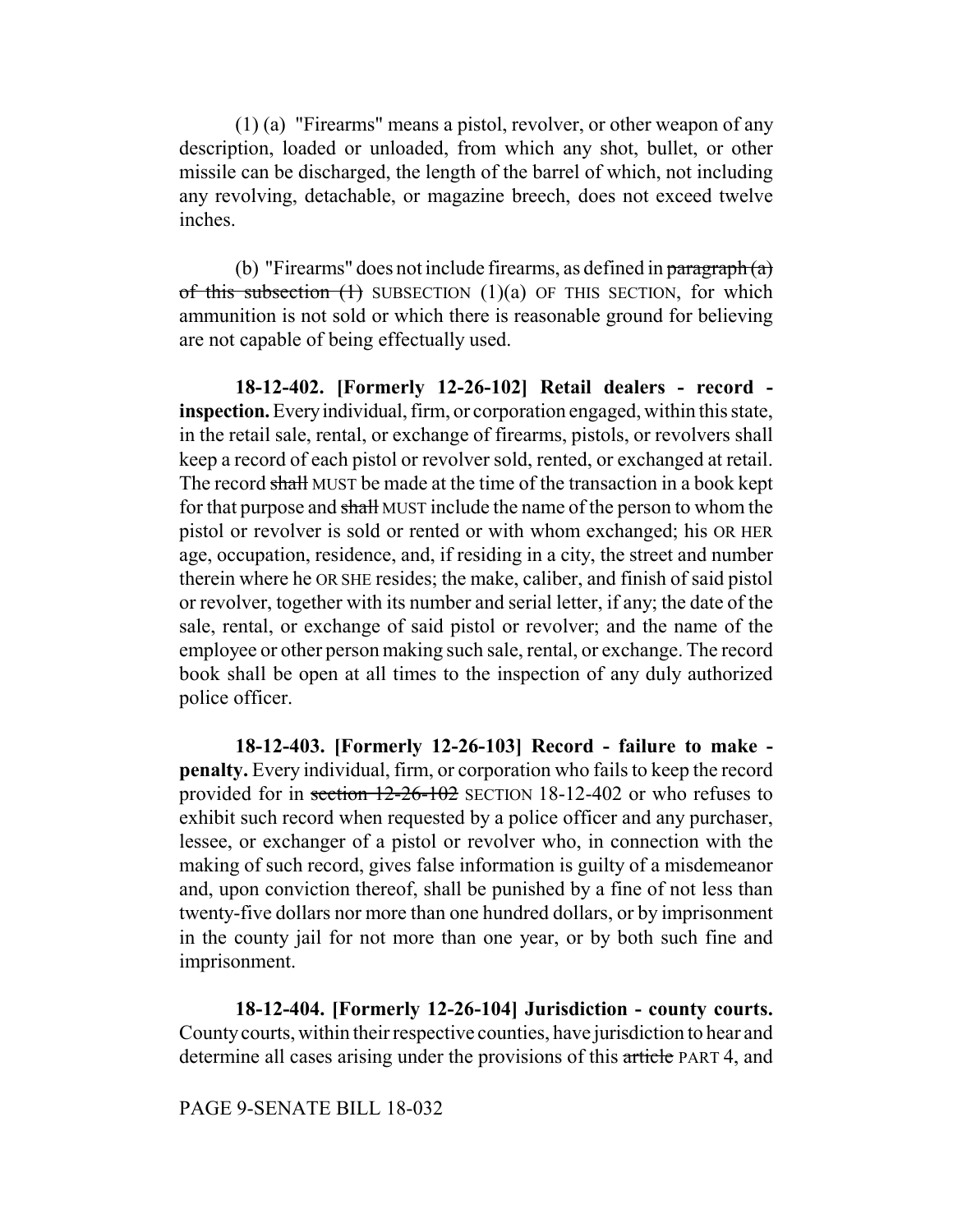appeal from judgment shall be IS to the district courts in the respective counties in the same manner as is now provided by law for appeals from judgments of the county courts in the cases of misdemeanors.

**SECTION 5.** In Colorado Revised Statutes, **add with amended and relocated provisions** part 5 of article 12 to title 18 as follows:

#### PART 5

### BACKGROUND CHECKS - GUN SHOWS

**18-12-501. [Formerly 12-26.1-101] Background checks at gun shows - penalty.** (1) Before a gun show vendor transfers or attempts to transfer a firearm at a gun show, he or she shall:

(a) Require that a background check, in accordance with section 24-33.5-424,  $C.R.S.,$  be conducted of the prospective transferee; and

(b) Obtain approval of a transfer from the Colorado bureau of investigation after a background check has been requested by a licensed gun dealer, in accordance with section 24-33.5-424. C.R.S.

(2) A gun show promoter shall arrange for the services of one or more licensed gun dealers on the premises of the gun show to obtain the background checks required by this article PART 5.

(3) If any part of a firearm transaction takes place at a gun show, no firearm shall be transferred unless a background check has been obtained by a licensed gun dealer.

(4) Any person violating the provisions of this section commits a class 1 misdemeanor and shall be punished as provided in section  $18-1.3-501.$  C.R.S.

**18-12-502. [Formerly 12-26.1-102] Records - penalty.** (1) A licensed gun dealer who obtains a background check on a prospective transferee shall record the transfer, as provided in section 12-26-102, C.R.S. SECTION 18-12-402, and retain the records, as provided in section  $12-26-103$ , C.R.S. SECTION 18-12-403, in the same manner as when conducting a sale, rental, or exchange at retail.

#### PAGE 10-SENATE BILL 18-032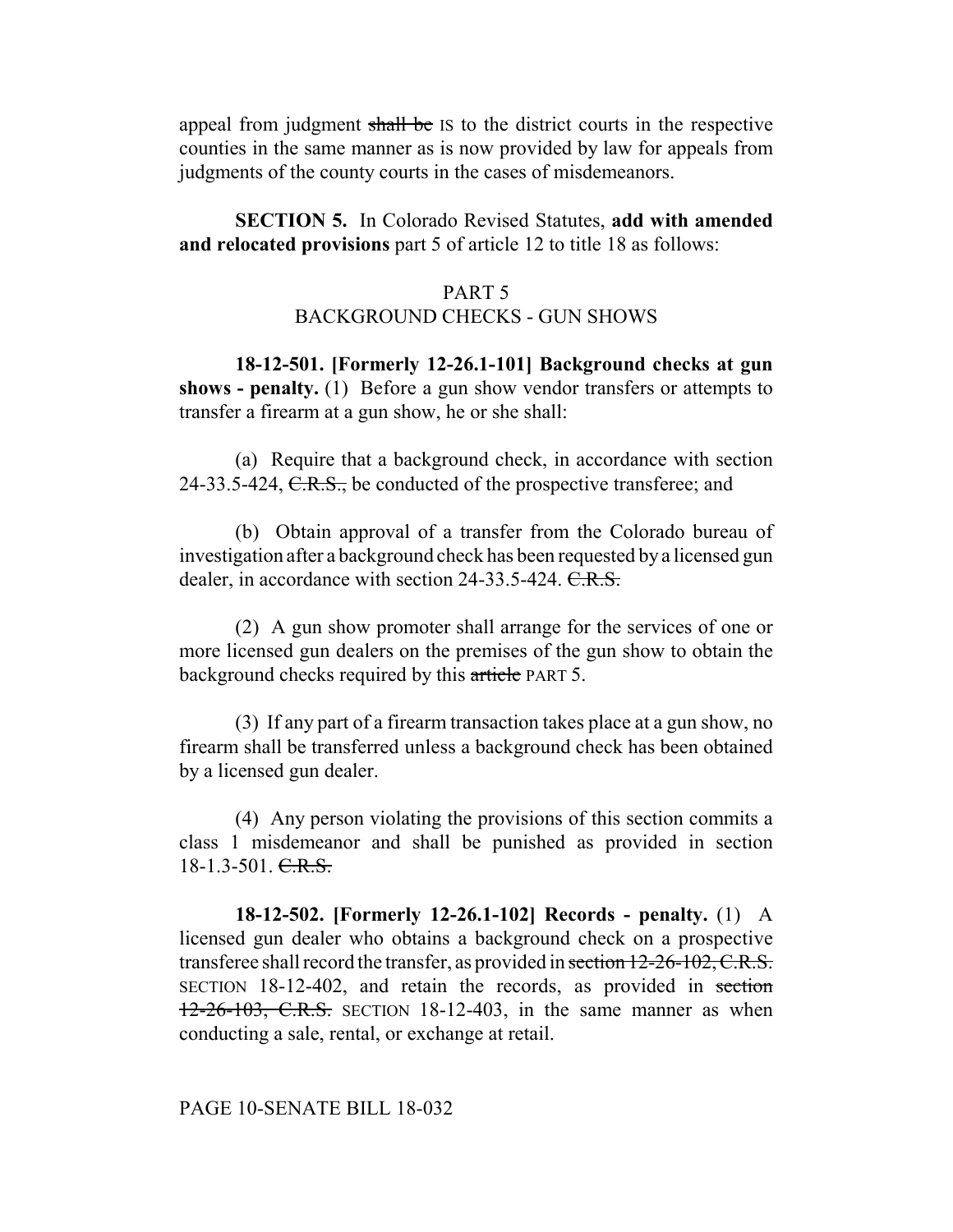(2) Any individual who gives false information in connection with the making of such records commits a class 1 misdemeanor and shall be punished as provided in section 18-1.3-501. C.R.S.

**18-12-503. [Formerly 12-26.1-103] Fees imposed by licensed gun dealers.** For each background check conducted at a gun show, a licensed gun dealer may charge a fee not to exceed ten dollars.

**18-12-504. [Formerly 12-26.1-104] Posted notice - penalty.** (1) A gun show promoter shall post prominently a notice, in a form to be prescribed by the executive director of the department of public safety or his or her designee, setting forth the requirement for a background check as provided in this article PART 5.

(2) Any person violating the provisions of this section commits a class 1 misdemeanor and shall be punished as provided in section 18-1.3-501. C.R.S.

**18-12-505. [Formerly 12-26.1-105] Exemption.** The provisions of this article PART 5 shall not apply to the transfer of an antique firearm, as defined in 18 U.S.C. sec. 921(a)(16), as amended, or a curio or relic, as defined in 27 CFR sec. 178.11, as amended.

**18-12-506. [Formerly 12-26.1-106] Definitions.** As used in this article PART 5, unless the context otherwise requires:

(1) "Collection" means a trade, barter, or in-kind exchange for one or more firearms.

(2) "Firearm" means any handgun, automatic, revolver, pistol, rifle, shotgun, or other instrument or device capable or intended to be capable of discharging bullets, cartridges, or other explosive charges.

(3) "Gun show" means the entire premises provided for an event or function, including but not limited to parking areas for the event or function, that is sponsored to facilitate, in whole or in part, the purchase, sale, offer for sale, or collection of firearms at which:

(a) Twenty-five or more firearms are offered or exhibited for sale, transfer, or exchange; or

#### PAGE 11-SENATE BILL 18-032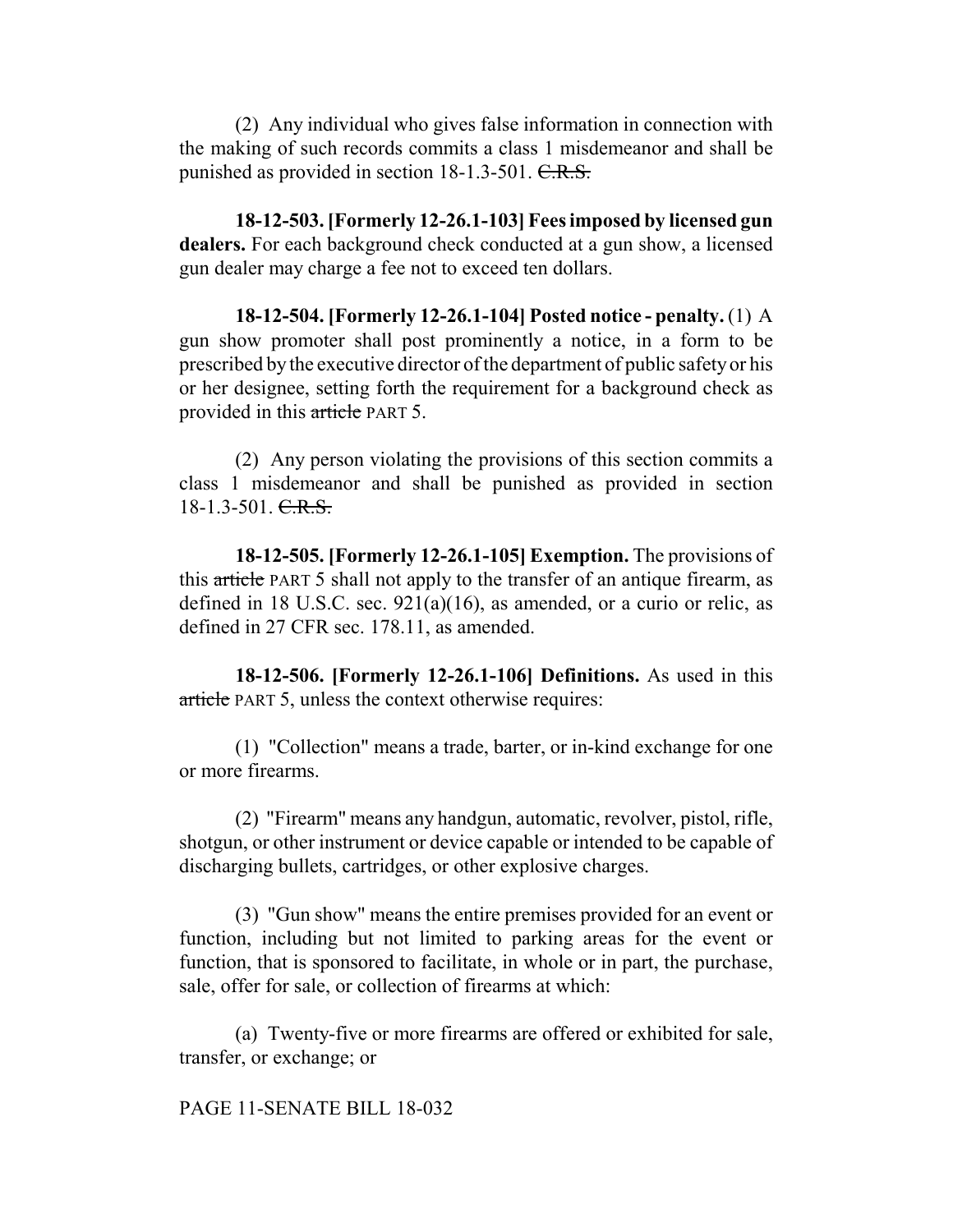(b) Not less than three gun show vendors exhibit, sell, offer for sale, transfer, or exchange firearms.

(4) "Gun show promoter" means a person who organizes or operates a gun show.

(5) "Gun show vendor" means any person who exhibits, sells, offers for sale, transfers, or exchanges, any firearm at a gun show, regardless of whether the person arranges with a gun show promoter for a fixed location from which to exhibit, sell, offer for sale, transfer, or exchange any firearm.

(6) "Licensed gun dealer" means any person who is a licensed importer, licensed manufacturer, or dealer licensed pursuant to 18 U.S.C. sec. 923, as amended, as a federally licensed firearms dealer.

**18-12-507. [Formerly 12-26.1-107] Appropriation.** The general assembly shall appropriate funds necessary to implement this article PART 5.

**18-12-508. [Formerly 12-26.1-108] Effective date.** This article PART 5 shall take effect March 31, 2001.

**SECTION 6.** In Colorado Revised Statutes, 18-12-112, **amend**  $(1)(a)$  introductory portion and  $(2)(b)$  as follows:

**18-12-112. Private firearms transfers - background check required - penalty - definitions.** (1) (a) On and after July 1, 2013, except as described in subsection (6) of this section, before any person who is not a licensed gun dealer, as defined in section  $12-26.1-106(6)$ , C.R.S. SECTION 18-12-506 (6), transfers or attempts to transfer possession of a firearm to a transferee, he or she shall:

(2) (b) A licensed gun dealer who obtains a background check on a prospective transferee shall record the transfer, as provided in section 12-26-102, C.R.S. SECTION 18-12-402, and retain the records, as provided in section 12-26-103, C.R.S. SECTION 18-12-403, in the same manner as when conducting a sale, rental, or exchange at retail. The licensed gun dealer shall comply with all state and federal laws, including 18 U.S.C. sec. 922, as if he or she were transferring the firearm from his or her inventory to the prospective transferee.

PAGE 12-SENATE BILL 18-032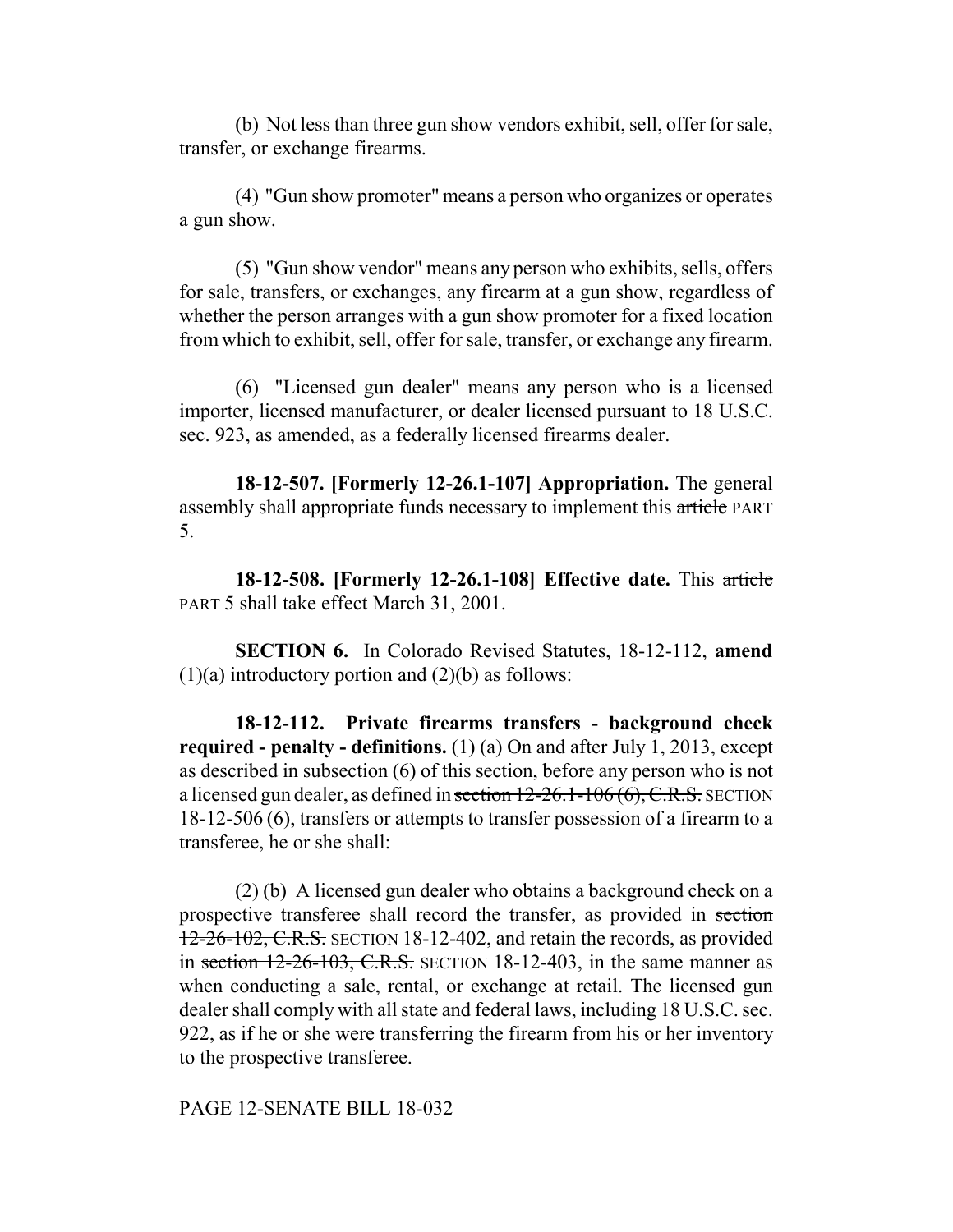**SECTION 7.** In Colorado Revised Statutes, 18-12-302, **amend** (3)(a) introductory portion as follows:

**18-12-302. Large-capacity magazines prohibited - penalties exceptions.** (3) The offense described in subsection (1) of this section shall not apply to:

(a) An entity, or any employee thereof engaged in his or her employment duties, that manufactures large-capacity magazines within Colorado exclusively for transfer to, or any licensed gun dealer, as defined in section  $12-26.1-106(6)$ , C.R.S. SECTION 18-12-506(6), or any employee thereof engaged in his or her official employment duties, that sells large-capacity magazines exclusively to:

**SECTION 8. Repeal of provisions being relocated in this act.** In Colorado Revised Statutes, **repeal** articles 26 and 26.1 of title 12.

**SECTION 9.** In Colorado Revised Statutes, **add with amended and relocated provisions** article 27 to title 13 as follows:

# **ARTICLE 27 Uniform Unsworn Declarations Act**

**13-27-101. [Formerly 12-55-301] Short title.** The short title of this **part 3** ARTICLE 27 is the "Uniform Unsworn Declarations Act".

**13-27-102. [Formerly 12-55-302] Definitions.** In this part 3 ARTICLE 27:

(1) "Boundaries of the United States" means the geographic boundaries of the United States, Puerto Rico, the United States Virgin Islands, and any territory or insular possession subject to the jurisdiction of the United States.

(2) "Law" includes the federal or a state constitution, a federal or state statute, a judicial decision or order, a rule of court, an executive order, and an administrative rule, regulation, or order.

(3) "Record" means information that is inscribed on a tangible medium or that is stored in an electronic or other medium and is retrievable

### PAGE 13-SENATE BILL 18-032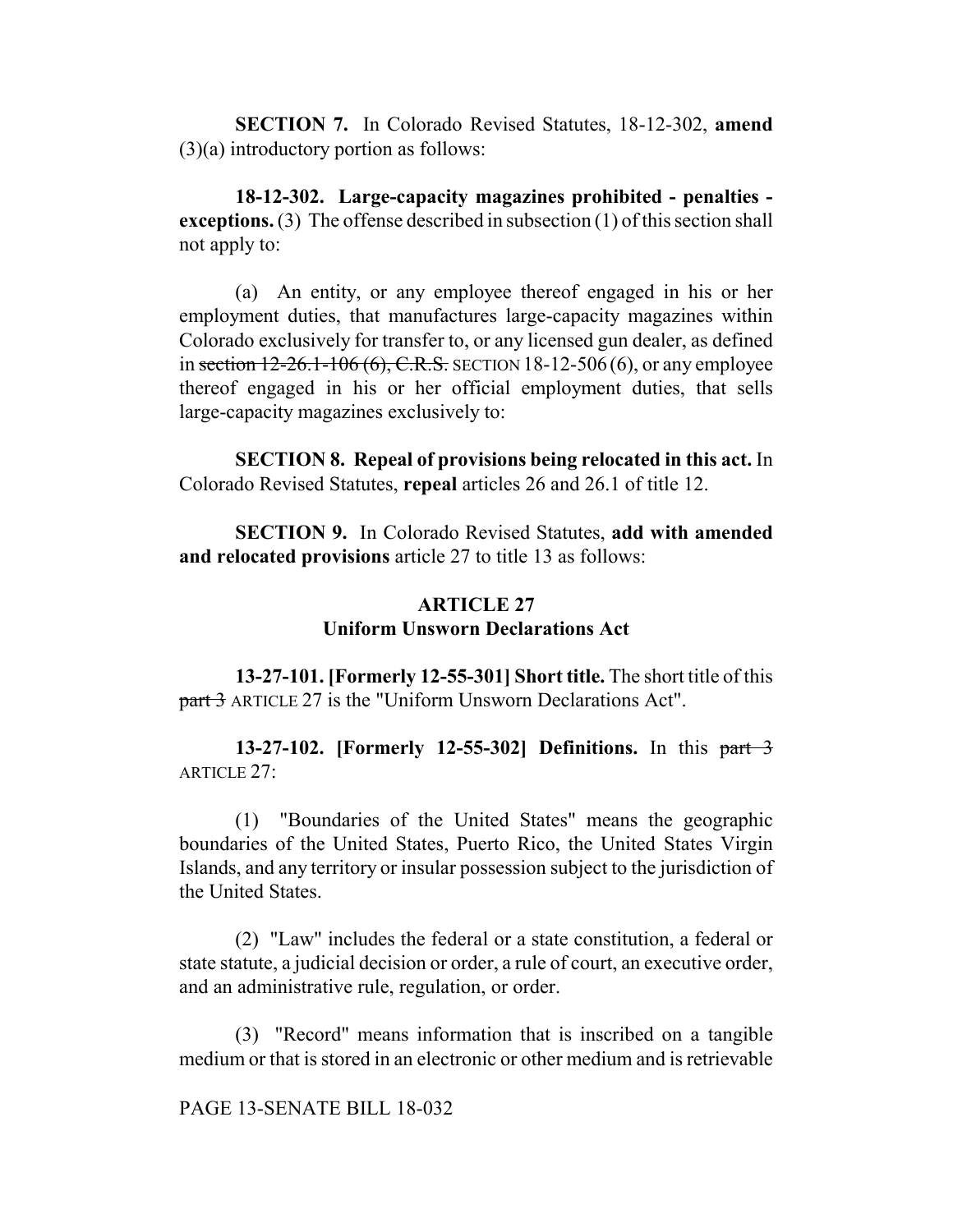in perceivable form.

(4) "Sign" means, with present intent to authenticate or adopt a record:

(a) To execute or adopt a tangible symbol; or

(b) To attach to or logically associate with the record an electronic symbol, sound, or process.

(5) "State" means a state of the United States, the District of Columbia, Puerto Rico, the United States Virgin Islands, or any territory or insular possession subject to the jurisdiction of the United States.

(6) "Sworn declaration" means a declaration in a signed record given under oath. The term includes a sworn statement, verification, certificate, and affidavit.

(7) "Unsworn declaration" means a declaration in a signed record that is not given under oath, but is given under penalty of perjury.

**13-27-103. [Formerly 12-55-303] Applicability.** This part 3 ARTICLE 27 applies to an unsworn declaration by a declarant who at the time of making the declaration is physically located within or outside the boundaries of the United States whether or not the location is subject to the jurisdiction of the United States.

**13-27-104. [Formerly 12-55-304] Validity of unsworn declaration.** (a) (1) Except as otherwise provided in subsection (b) SUBSECTION (2) of this section, if a law of this state requires or permits use of a sworn declaration in a court proceeding, an unsworn declaration meeting the requirements of this part 3 ARTICLE 27 has the same effect as a sworn declaration.

 $(b)$  (2) This part 3 ARTICLE 27 does not apply to:

 $(1)$  (a) A deposition;

 $(2)$  (b) An oath of office;

PAGE 14-SENATE BILL 18-032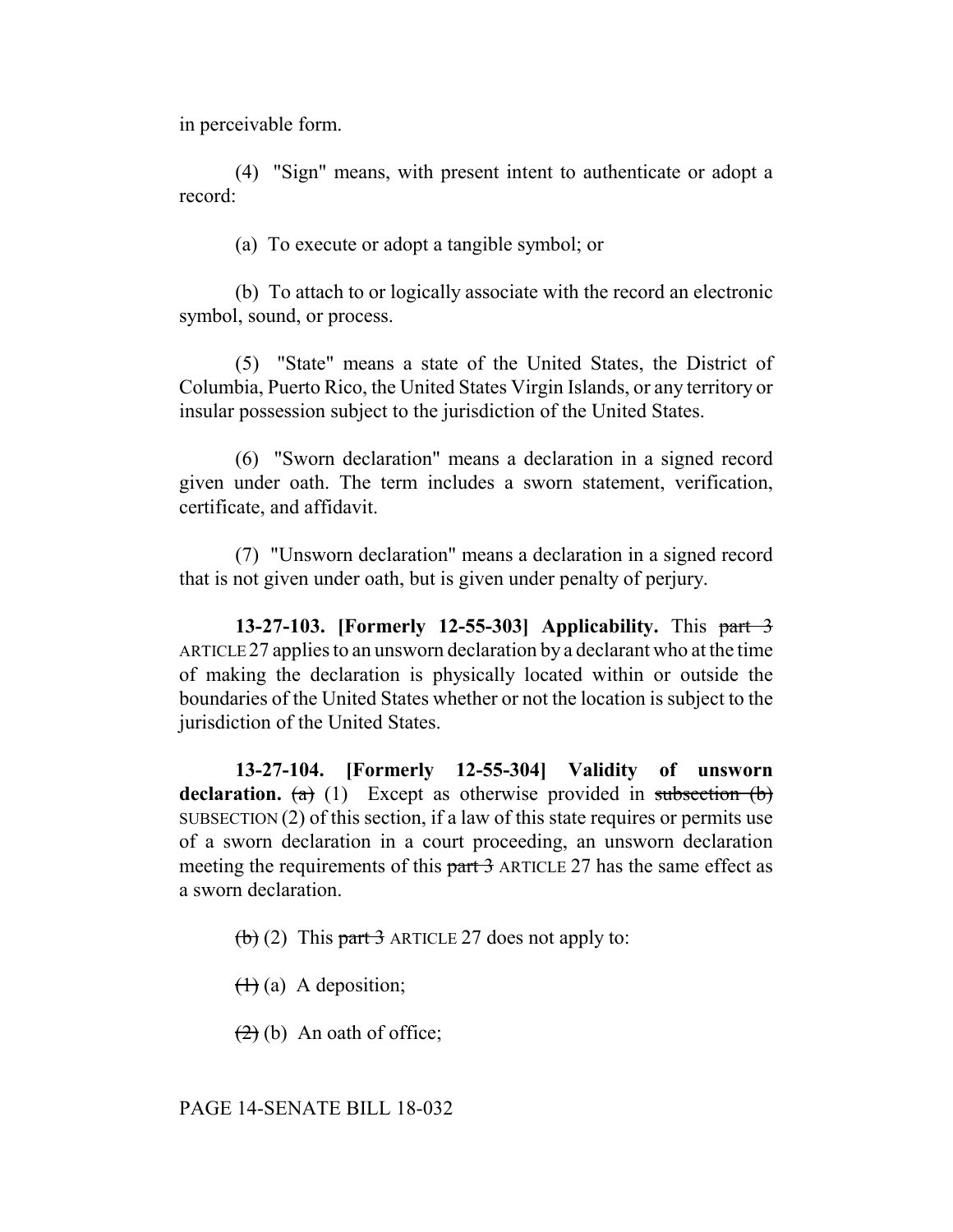$\left(\frac{1}{2}\right)$  (c) An oath required to be given before a specified official other than a notary public;

 $(4)$  (d) A declaration to be recorded pursuant to article 35 of title 38 C.R.S., for the purposes of conveying and recording title to real property or a declaration required to be recorded for purposes of registering title to real property pursuant to article 36 of title 38; C.R.S.; or

 $(5)$  (e) An oath required by section 15-11-504  $C.R.S.,$  for a self-proved will.

**13-27-105. [Formerly 12-55-305] Required medium.** If a law of this state requires that a sworn declaration be presented in a particular medium, an unsworn declaration must be presented in that medium.

**13-27-106. [Formerly 12-55-306] Form of unsworn declaration.** An unsworn declaration under this part 3 ARTICLE 27 must be in substantially the following form:

I declare under penalty of perjury under the law of Colorado that the foregoing is true and correct.

| Executed on the                     |        | day of |               |          |
|-------------------------------------|--------|--------|---------------|----------|
|                                     | (date) |        | (month)       | (year)   |
| at                                  |        |        |               |          |
| (city or other location, and state) |        |        | <sub>or</sub> | country) |
|                                     |        |        |               |          |
| (printed name)                      |        |        |               |          |
|                                     |        |        |               |          |

(signature)

**13-27-107. [Formerly 12-55-307] Uniformity of application and construction.** In applying and construing this uniform act, consideration must be given to the need to promote uniformity of the law with respect to its subject matter among states that enact it.

**13-27-108. [Formerly 12-55-308] Relation to "Electronic Signatures in Global and National Commerce Act".** This part 3 ARTICLE 27 modifies, limits, and supersedes the federal "Electronic Signatures in Global and National Commerce Act", 15 U.S.C. sec. 7001, et seq., but does not modify, limit, or supersede section 101 (c) of that act, 15 U.S.C. sec.

PAGE 15-SENATE BILL 18-032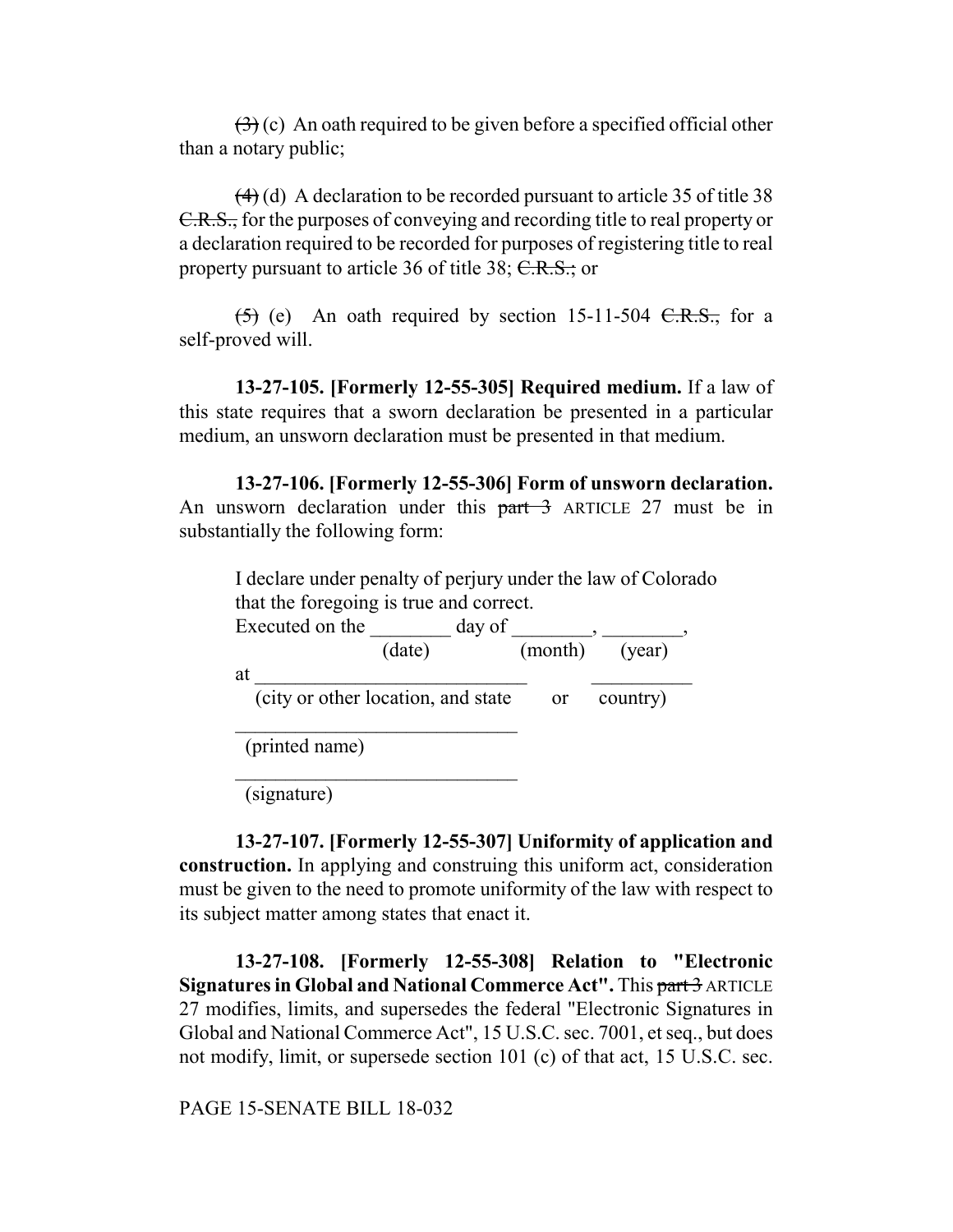7001 (c), or authorize electronic delivery of any of the notices described in section 103 (b) of that act, 15 U.S.C. sec. 7003 (b).

**SECTION 10.** In Colorado Revised Statutes, 18-8-501, **amend**  $(2)(a)(IV)$  as follows:

**18-8-501. Definitions.** The definitions in sections 18-8-101 and 18-8-301 are applicable to this part 5, and, in addition to those definitions:

(2) (a) "Oath" includes an affirmation and every other mode authorized by law of attesting to the truth of that which is stated. For the purposes of this section, written statements shall also be treated as if made under oath if:

(IV) The statement meets the requirements for an unsworn declaration under the "Uniform Unsworn Declarations Act", part 3 of article 55 of title 12 ARTICLE 27 OF TITLE 13.

**SECTION 11. Repeal of relocated provisions in this act.** In Colorado Revised Statutes, **repeal** part 3 of article 55 of title 12.

**SECTION 12. Act subject to petition - effective date.** This act takes effect October 1, 2018; except that, if a referendum petition is filed pursuant to section 1 (3) of article V of the state constitution against this act or an item, section, or part of this act within the ninety-day period after final adjournment of the general assembly, then the act, item, section, or part will not take effect unless approved by the people at the general election to be